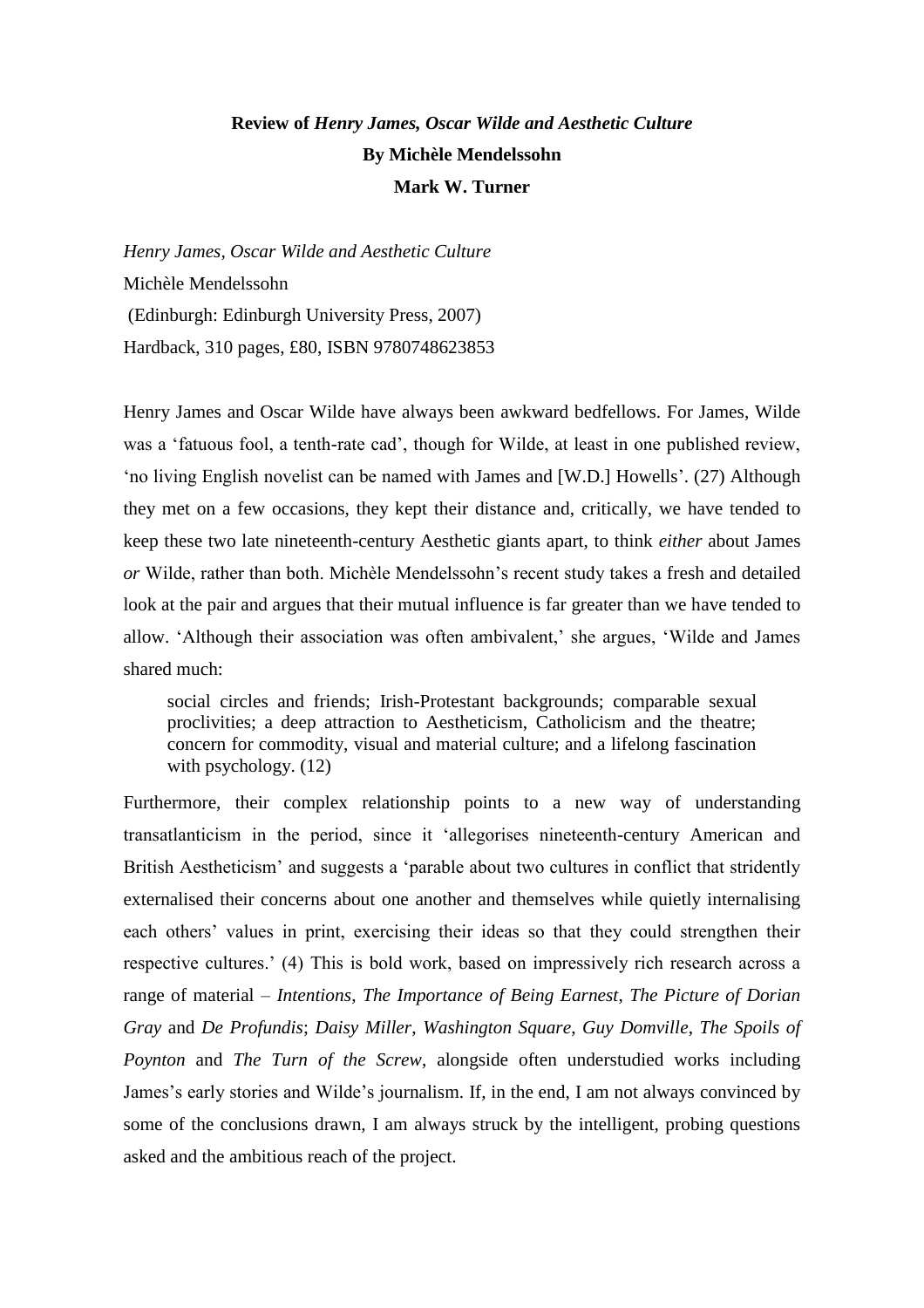As Mendelssohn sees it, there is critical consensus around two 'misconceptions' that she seeks to challenge: first, that Wilde wasn't particularly interested in James; and, second, that James's apparent disregard for Wilde was based on sexual panic. While it involves some careful piecing together of evidence, the case for Wilde's engagement with James is a good one, as demonstrated in a sharp close reading of Wilde's January 1888 'Literary Notes', published in the magazine he was editing, *Woman's World*, in which he reviews Lady August Noel's new novel, *Hithersea Mere*. Here, Mendelssohn convincingly unpacks a few seemingly in-passing comments to show Wilde's knotty understanding of American realism. When Wilde writes that an 'industrious Bostonian would have made half a dozen novels' out of the same material as Noel, and would have 'vivisected' rather than 'vivified', we should recognize here Wilde's engagement with James, partly mediated through Howells' journalism, but also embedded in broader contemporary discourses about realism and the science of vivisection. This sort of focused and attentive reading makes for many rewarding moments in the course of the book.

Less rewarding for me is Mendelssohn's attempt to correct the second misconception, in which she seeks to counter readings of James, in particular, that have tended to focus on queer sexuality. Here, she is arguing against critics who believe that James loathed Wilde because he really loathed his queer self (see Richard Ellmann and Hugh Stevens), or critics who believe that the closeted James suffered from 'homosexual panic', the continual pressure from an underlying fear of blackmail that the secretive queer man fears in western societies (see Eve Sedgwick). For Mendelssohn, 'panic and loathing were not the keynotes of the James-Wilde relationship,' so much as 'puerility, esteem, contempt, admiration, frustration, jealousy, mockery, sympathy, flirtation, fascination, *Schadenfreude*, concern and care.' (10) With such a long list of keynotes, you think there might be room for panic and loathing, too, but the queer critics are said to be 'absurd' and 'reductive', which seems a little harsh. (9-10) I don't agree that what Sedgwick and others are doing is 'labelling' in any simple or static way, and I don't believe that Sedgwick's theory of sexual panic provides 'a sort of cure-all for social, sexual and emotional complexity'. (10) I'm not sure that Mendelssohn needs to discredit Sedgwick and others in order to present her case. Having said that, Mendelssohn is surely right to push us to think about other ways of conceiving of James, Wilde and James-Wilde, even if we never really

## **Mark W. Turner, Review:** *Henry James, Oscar Wilde and Aesthetic Culture* **by Michèle Mendelssohn**

**19**: Interdisciplinary Studies in the Long Nineteenth Century, 9 (2009) www.19.bbk.ac.uk